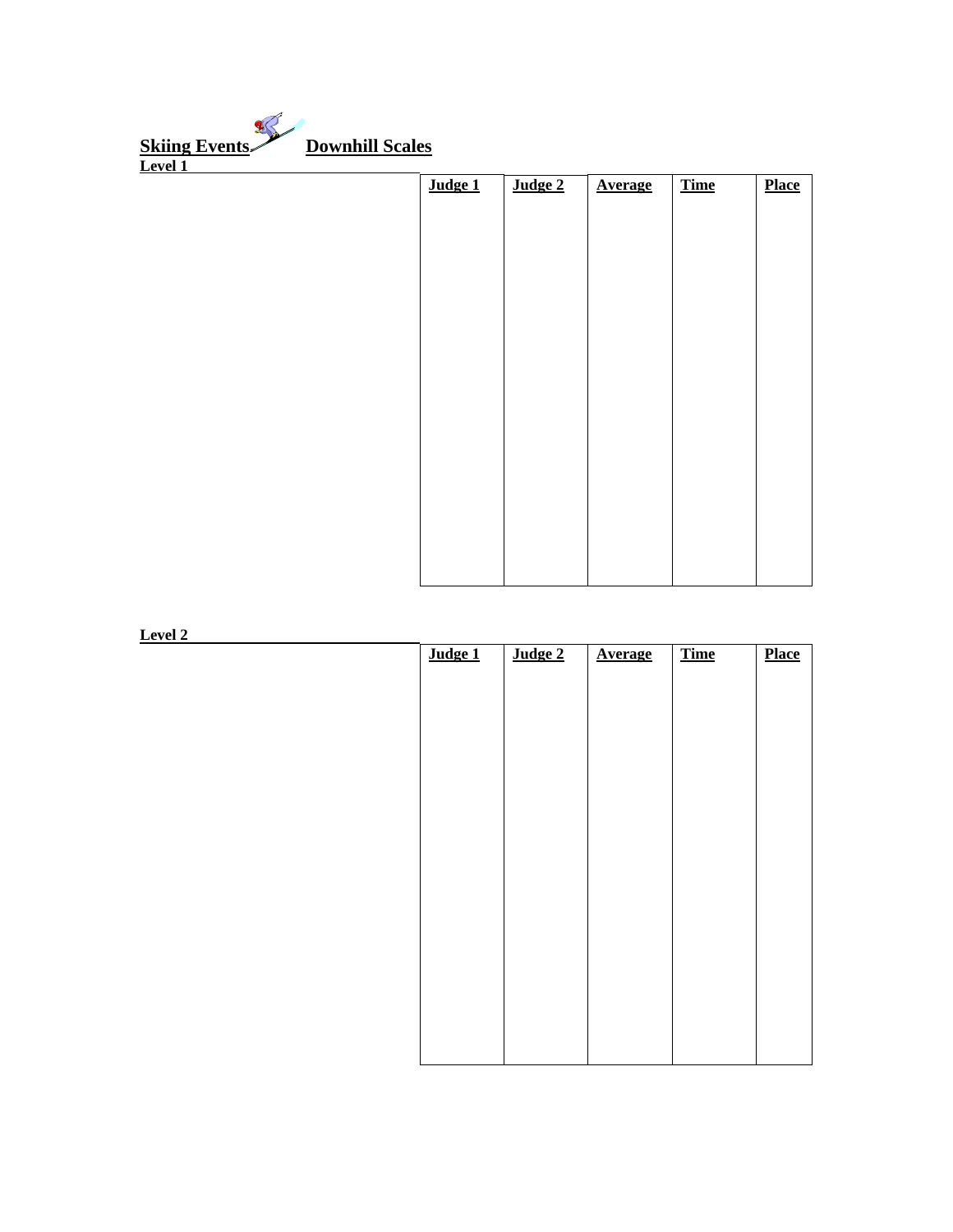

| Judge 1 | Judge 2 | <b>Average</b> | <b>Time</b> | <b>Place</b> |
|---------|---------|----------------|-------------|--------------|
|         |         |                |             |              |
|         |         |                |             |              |
|         |         |                |             |              |
|         |         |                |             |              |
|         |         |                |             |              |
|         |         |                |             |              |
|         |         |                |             |              |
|         |         |                |             |              |
|         |         |                |             |              |
|         |         |                |             |              |
|         |         |                |             |              |
|         |         |                |             |              |
|         |         |                |             |              |
|         |         |                |             |              |
|         |         |                |             |              |
|         |         |                |             |              |



## **Pentascale Pentathlon**

Level  $2 \text{ only}$ 

| $\overline{\text{Judge 1}}$ | Judge 2 | <b>Average</b> | <b>Time</b> | <b>Place</b> |
|-----------------------------|---------|----------------|-------------|--------------|
|                             |         |                |             |              |
|                             |         |                |             |              |
|                             |         |                |             |              |
|                             |         |                |             |              |
|                             |         |                |             |              |
|                             |         |                |             |              |
|                             |         |                |             |              |
|                             |         |                |             |              |
|                             |         |                |             |              |
|                             |         |                |             |              |
|                             |         |                |             |              |
|                             |         |                |             |              |
|                             |         |                |             |              |
|                             |         |                |             |              |
|                             |         |                |             |              |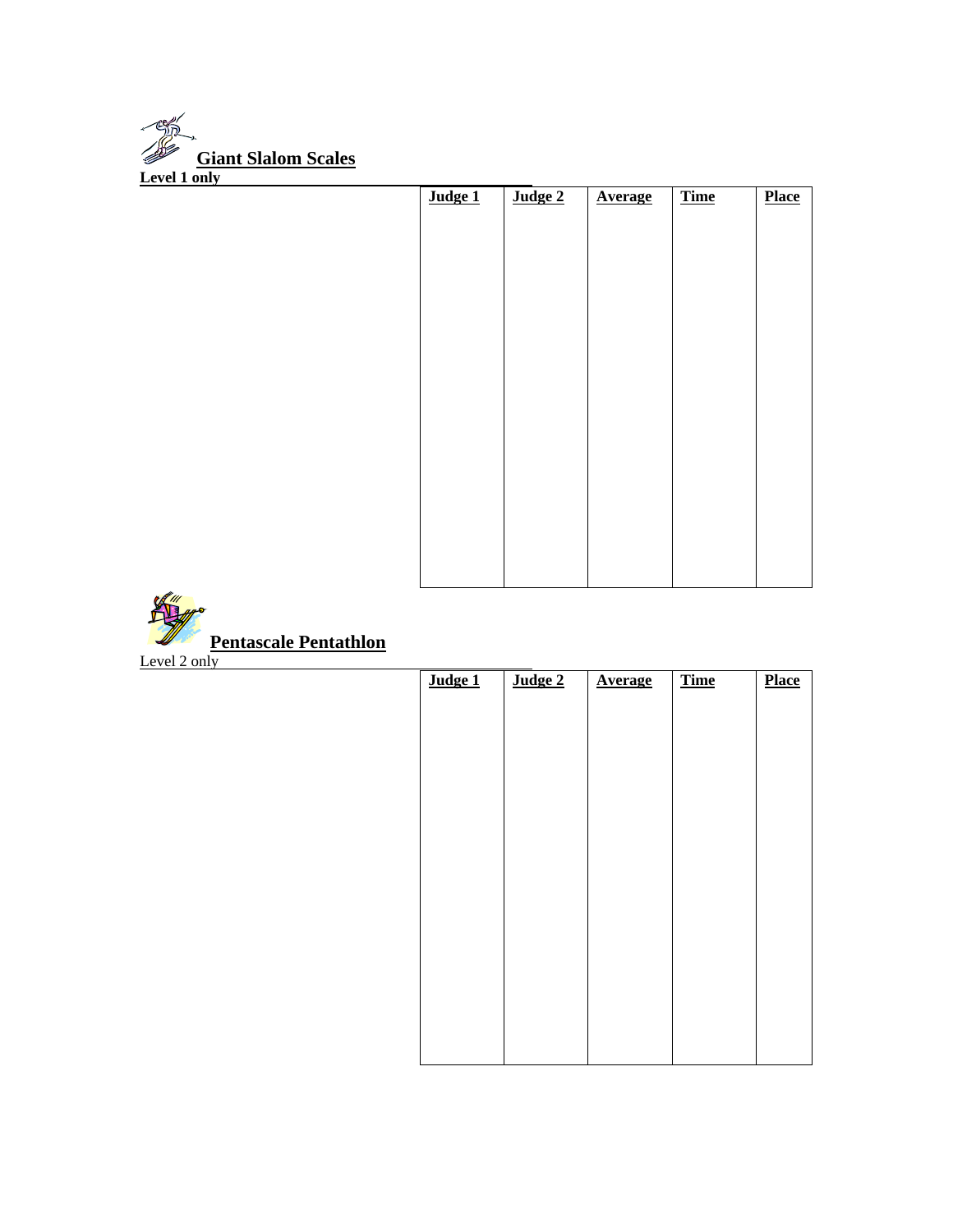

| Judge 1 | Judge 2 | <b>Average</b> | <b>Time</b> | <b>Place</b> |
|---------|---------|----------------|-------------|--------------|
|         |         |                |             |              |
|         |         |                |             |              |
|         |         |                |             |              |
|         |         |                |             |              |
|         |         |                |             |              |
|         |         |                |             |              |
|         |         |                |             |              |
|         |         |                |             |              |
|         |         |                |             |              |
|         |         |                |             |              |
|         |         |                |             |              |
|         |         |                |             |              |
|         |         |                |             |              |
|         |         |                |             |              |
|         |         |                |             |              |

**Level 2** 

| Judge 1 | Judge 2 | <b>Average</b> | <b>Time</b> | <b>Place</b> |
|---------|---------|----------------|-------------|--------------|
|         |         |                |             |              |
|         |         |                |             |              |
|         |         |                |             |              |
|         |         |                |             |              |
|         |         |                |             |              |
|         |         |                |             |              |
|         |         |                |             |              |
|         |         |                |             |              |
|         |         |                |             |              |
|         |         |                |             |              |
|         |         |                |             |              |
|         |         |                |             |              |
|         |         |                |             |              |
|         |         |                |             |              |
|         |         |                |             |              |
|         |         |                |             |              |
|         |         |                |             |              |
|         |         |                |             |              |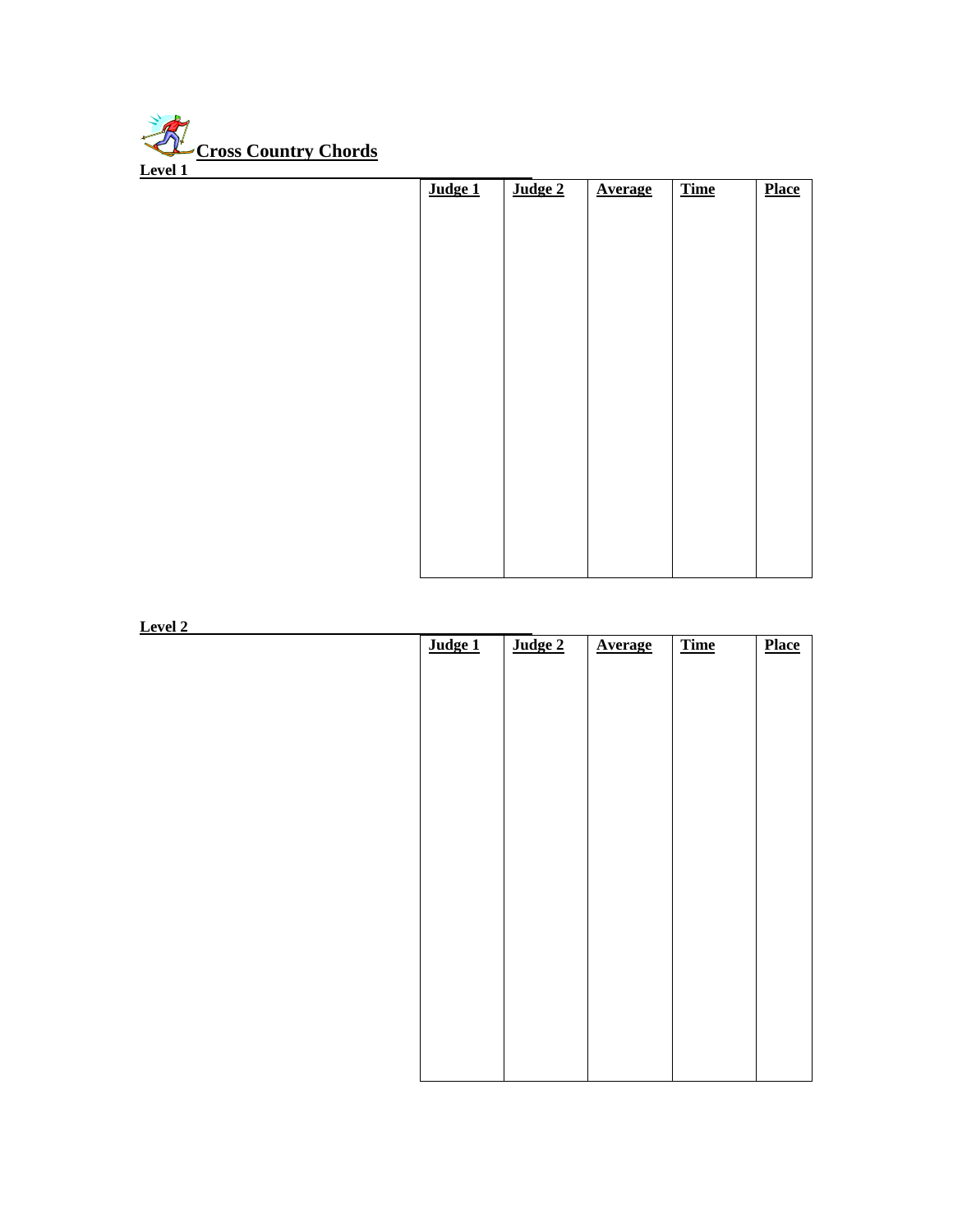

| Judge 1 | Judge 2 | <b>Average</b> | <b>Time</b> | <b>Place</b> |
|---------|---------|----------------|-------------|--------------|
|         |         |                |             |              |
|         |         |                |             |              |
|         |         |                |             |              |
|         |         |                |             |              |
|         |         |                |             |              |
|         |         |                |             |              |
|         |         |                |             |              |
|         |         |                |             |              |
|         |         |                |             |              |
|         |         |                |             |              |
|         |         |                |             |              |
|         |         |                |             |              |
|         |         |                |             |              |
|         |         |                |             |              |
|         |         |                |             |              |
|         |         |                |             |              |
|         |         |                |             |              |
|         |         |                |             |              |



| $L$ <sub>U</sub> |         |         |                |             |              |
|------------------|---------|---------|----------------|-------------|--------------|
|                  | Judge 1 | Judge 2 | <b>Average</b> | <b>Time</b> | <b>Place</b> |
|                  |         |         |                |             |              |
|                  |         |         |                |             |              |
|                  |         |         |                |             |              |
|                  |         |         |                |             |              |
|                  |         |         |                |             |              |
|                  |         |         |                |             |              |
|                  |         |         |                |             |              |
| Level 2          |         |         |                |             |              |

| Judge 1 | Judge 2 | <b>Average</b> | <b>Time</b> | <b>Place</b> |
|---------|---------|----------------|-------------|--------------|
|         |         |                |             |              |
|         |         |                |             |              |
|         |         |                |             |              |
|         |         |                |             |              |
|         |         |                |             |              |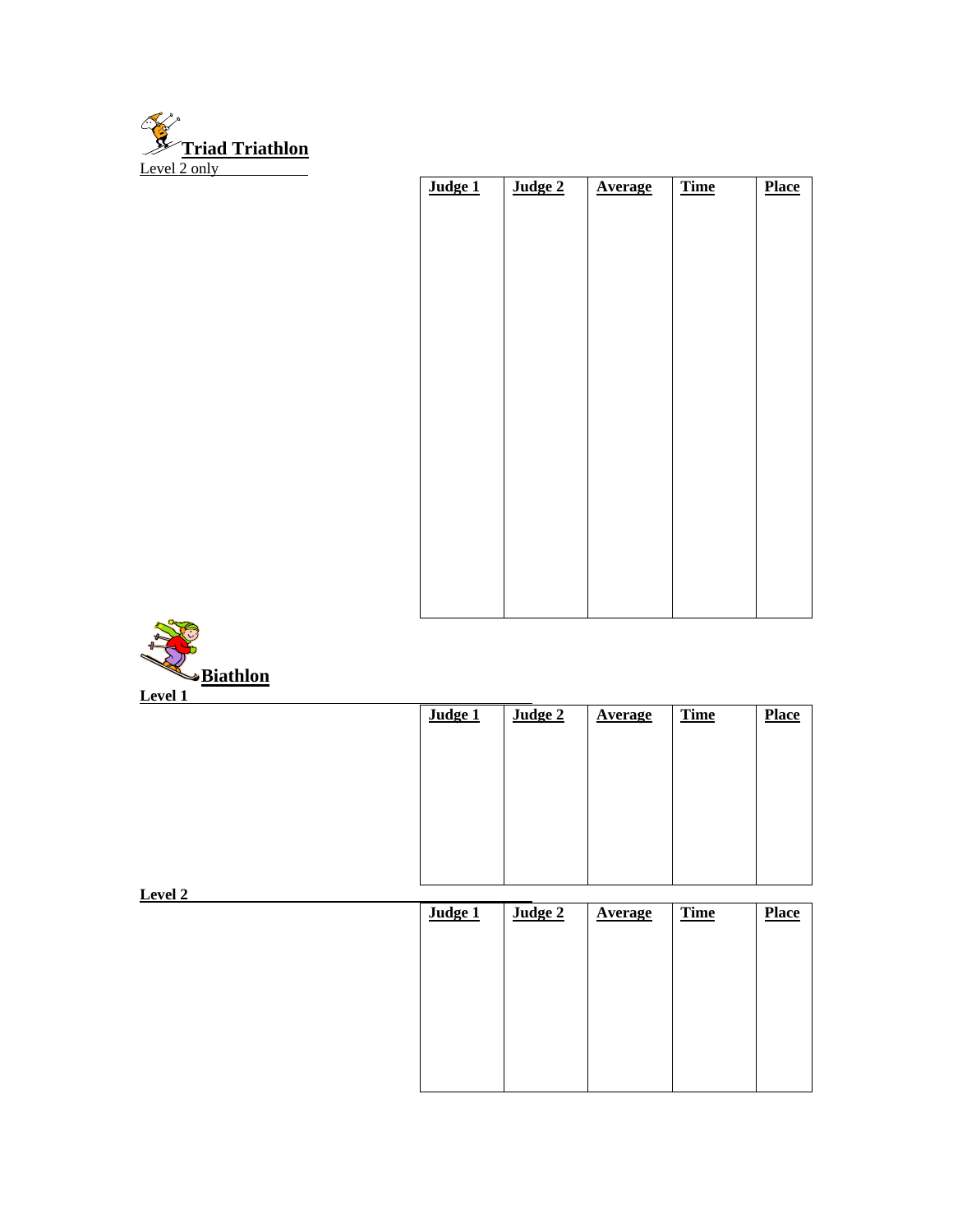

| Judge 1 | Judge 2 | <b>Average</b> | <b>Time</b> | <b>Place</b> |
|---------|---------|----------------|-------------|--------------|
|         |         |                |             |              |
|         |         |                |             |              |
|         |         |                |             |              |
|         |         |                |             |              |
|         |         |                |             |              |
|         |         |                |             |              |
|         |         |                |             |              |
|         |         |                |             |              |
|         |         |                |             |              |
|         |         |                |             |              |
|         |         |                |             |              |
|         |         |                |             |              |
|         |         |                |             |              |
|         |         |                |             |              |
|         |         |                |             |              |
|         |         |                |             |              |
|         |         |                |             |              |

**Level 2** 

| Judge 1 | Judge 2 | <b>Average</b> | <b>Time</b> | <b>Place</b> |
|---------|---------|----------------|-------------|--------------|
|         |         |                |             |              |
|         |         |                |             |              |
|         |         |                |             |              |
|         |         |                |             |              |
|         |         |                |             |              |
|         |         |                |             |              |
|         |         |                |             |              |
|         |         |                |             |              |
|         |         |                |             |              |
|         |         |                |             |              |
|         |         |                |             |              |
|         |         |                |             |              |
|         |         |                |             |              |
|         |         |                |             |              |
|         |         |                |             |              |
|         |         |                |             |              |
|         |         |                |             |              |
|         |         |                |             |              |
|         |         |                |             |              |
|         |         |                |             |              |
|         |         |                |             |              |
|         |         |                |             |              |
|         |         |                |             |              |
|         |         |                |             |              |
|         |         |                |             |              |
|         |         |                |             |              |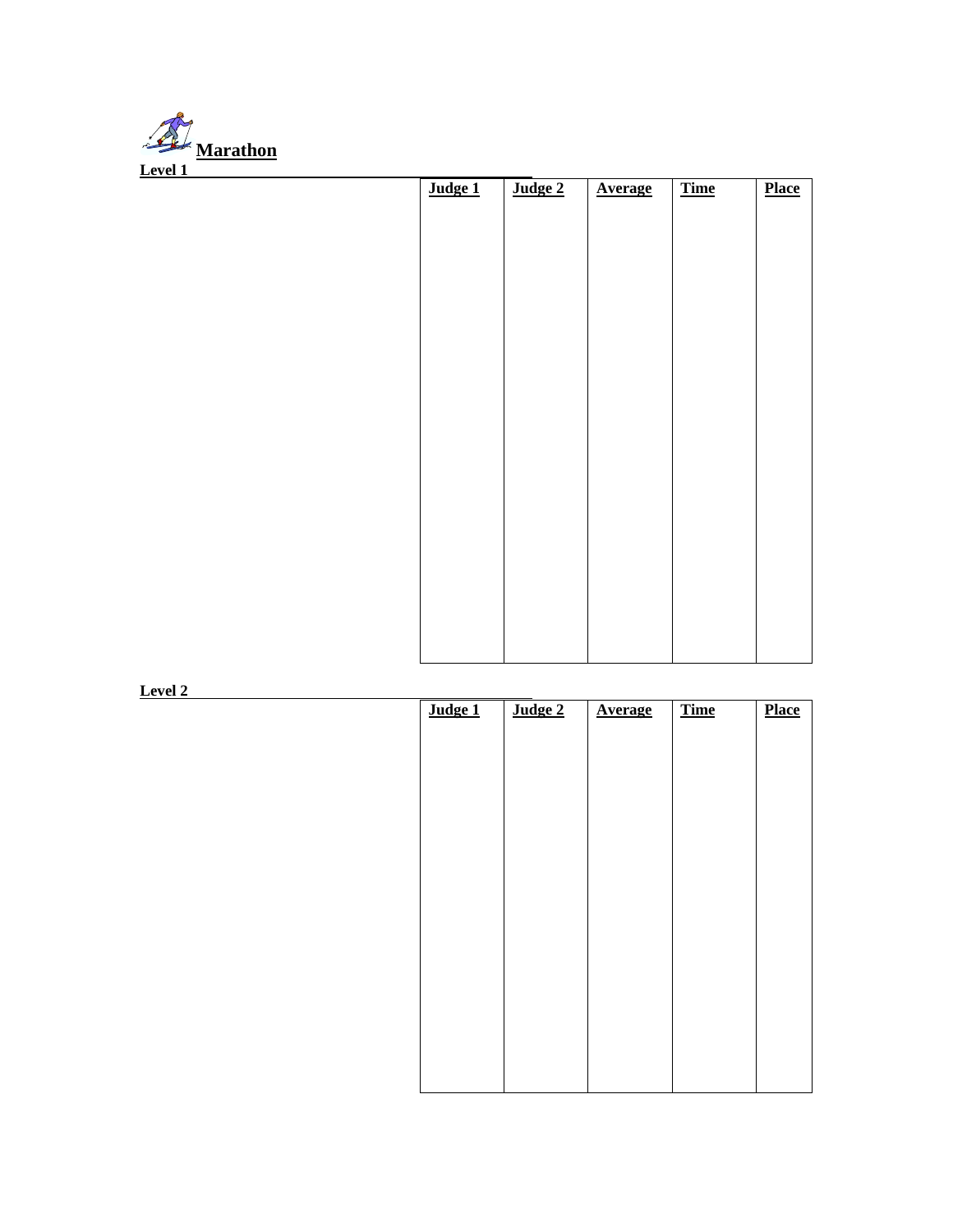| <b>Moguls</b>                                    |         |         |                |             |              |
|--------------------------------------------------|---------|---------|----------------|-------------|--------------|
| Level 1 only                                     |         |         |                |             |              |
|                                                  | Judge 1 | Judge 2 | <b>Average</b> | <b>Time</b> | <b>Place</b> |
|                                                  |         |         |                |             |              |
|                                                  |         |         |                |             |              |
|                                                  |         |         |                |             |              |
|                                                  |         |         |                |             |              |
|                                                  |         |         |                |             |              |
|                                                  |         |         |                |             |              |
|                                                  |         |         |                |             |              |
|                                                  |         |         |                |             |              |
|                                                  |         |         |                |             |              |
|                                                  |         |         |                |             |              |
|                                                  |         |         |                |             |              |
|                                                  |         |         |                |             |              |
| <b>Speed Skating Events</b><br><b>Relay Race</b> |         |         |                |             |              |
| $L$ <sub>evel</sub> $1$                          |         |         |                |             |              |
|                                                  |         |         |                |             |              |
|                                                  | Judge 1 | Judge 2 | <b>Average</b> | <b>Time</b> | <b>Place</b> |
|                                                  |         |         |                |             |              |
|                                                  |         |         |                |             |              |
|                                                  |         |         |                |             |              |
|                                                  |         |         |                |             |              |
|                                                  |         |         |                |             |              |
|                                                  |         |         |                |             |              |
|                                                  |         |         |                |             |              |
|                                                  |         |         |                |             |              |
|                                                  |         |         |                |             |              |
|                                                  |         |         |                |             |              |
|                                                  |         |         |                |             |              |
|                                                  |         |         |                |             |              |
|                                                  |         |         |                |             |              |
|                                                  |         |         |                |             |              |
| Level 2                                          |         |         |                |             |              |
|                                                  | Judge 1 | Judge 2 | <b>Average</b> | Time        | <b>Place</b> |

| Judge 1 | Judge 2 | <b>Average</b> | <b>Time</b> | <b>Place</b> |
|---------|---------|----------------|-------------|--------------|
|         |         |                |             |              |
|         |         |                |             |              |
|         |         |                |             |              |
|         |         |                |             |              |
|         |         |                |             |              |
|         |         |                |             |              |
|         |         |                |             |              |
|         |         |                |             |              |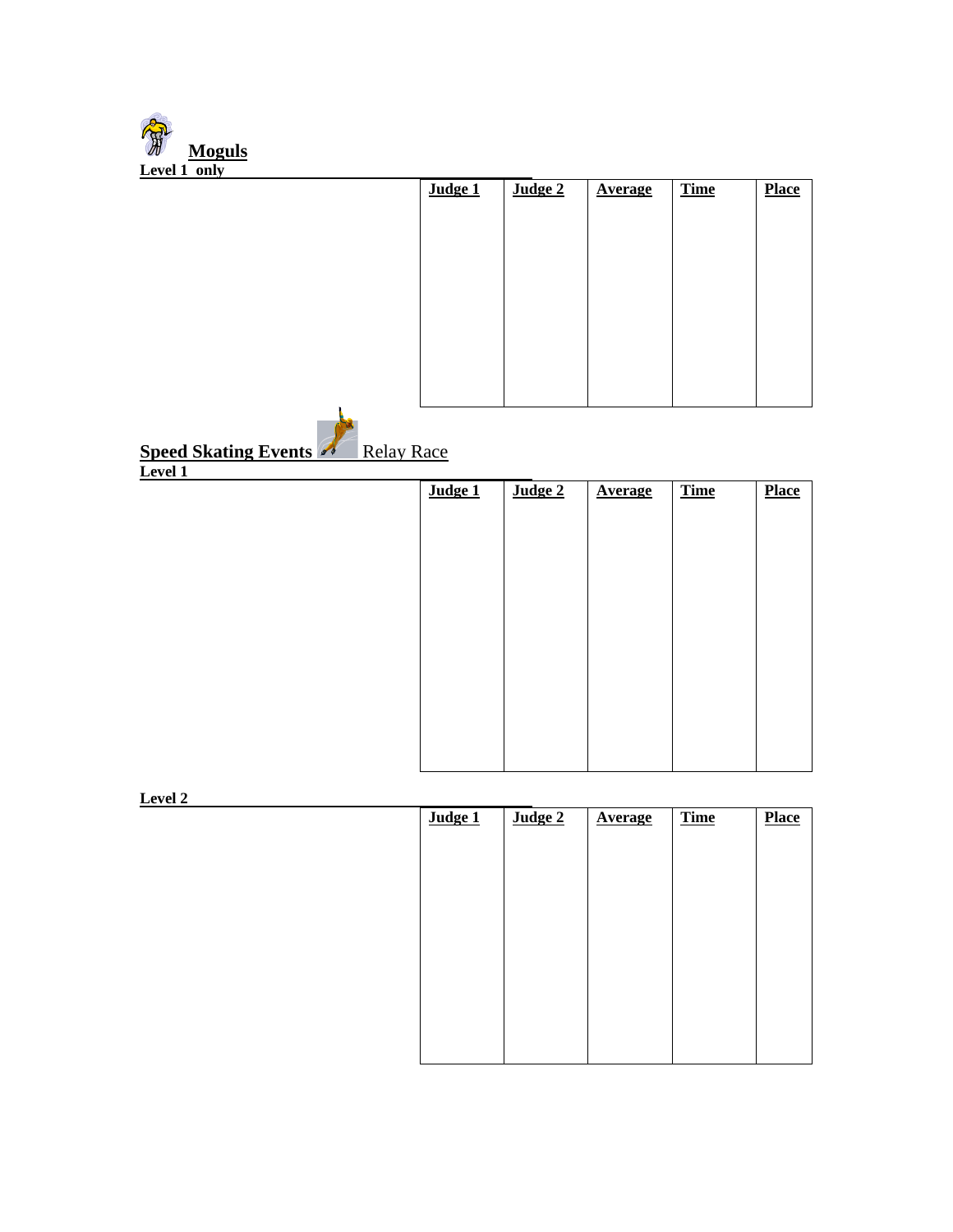

| Judge 1 | Judge 2 | <b>Average</b> | <b>Time</b> | <b>Place</b> |
|---------|---------|----------------|-------------|--------------|
|         |         |                |             |              |
|         |         |                |             |              |
|         |         |                |             |              |
|         |         |                |             |              |
|         |         |                |             |              |
|         |         |                |             |              |
|         |         |                |             |              |
|         |         |                |             |              |
|         |         |                |             |              |
|         |         |                |             |              |
|         |         |                |             |              |
|         |         |                |             |              |
|         |         |                |             |              |
|         |         |                |             |              |
|         |         |                |             |              |
|         |         |                |             |              |

Level 2

| Judge 1 | Judge 2 | <b>Average</b> | <b>Time</b> | <b>Place</b> |
|---------|---------|----------------|-------------|--------------|
|         |         |                |             |              |
|         |         |                |             |              |
|         |         |                |             |              |
|         |         |                |             |              |
|         |         |                |             |              |
|         |         |                |             |              |
|         |         |                |             |              |
|         |         |                |             |              |
|         |         |                |             |              |
|         |         |                |             |              |
|         |         |                |             |              |
|         |         |                |             |              |
|         |         |                |             |              |
|         |         |                |             |              |
|         |         |                |             |              |
|         |         |                |             |              |
|         |         |                |             |              |
|         |         |                |             |              |
|         |         |                |             |              |
|         |         |                |             |              |
|         |         |                |             |              |
|         |         |                |             |              |
|         |         |                |             |              |
|         |         |                |             |              |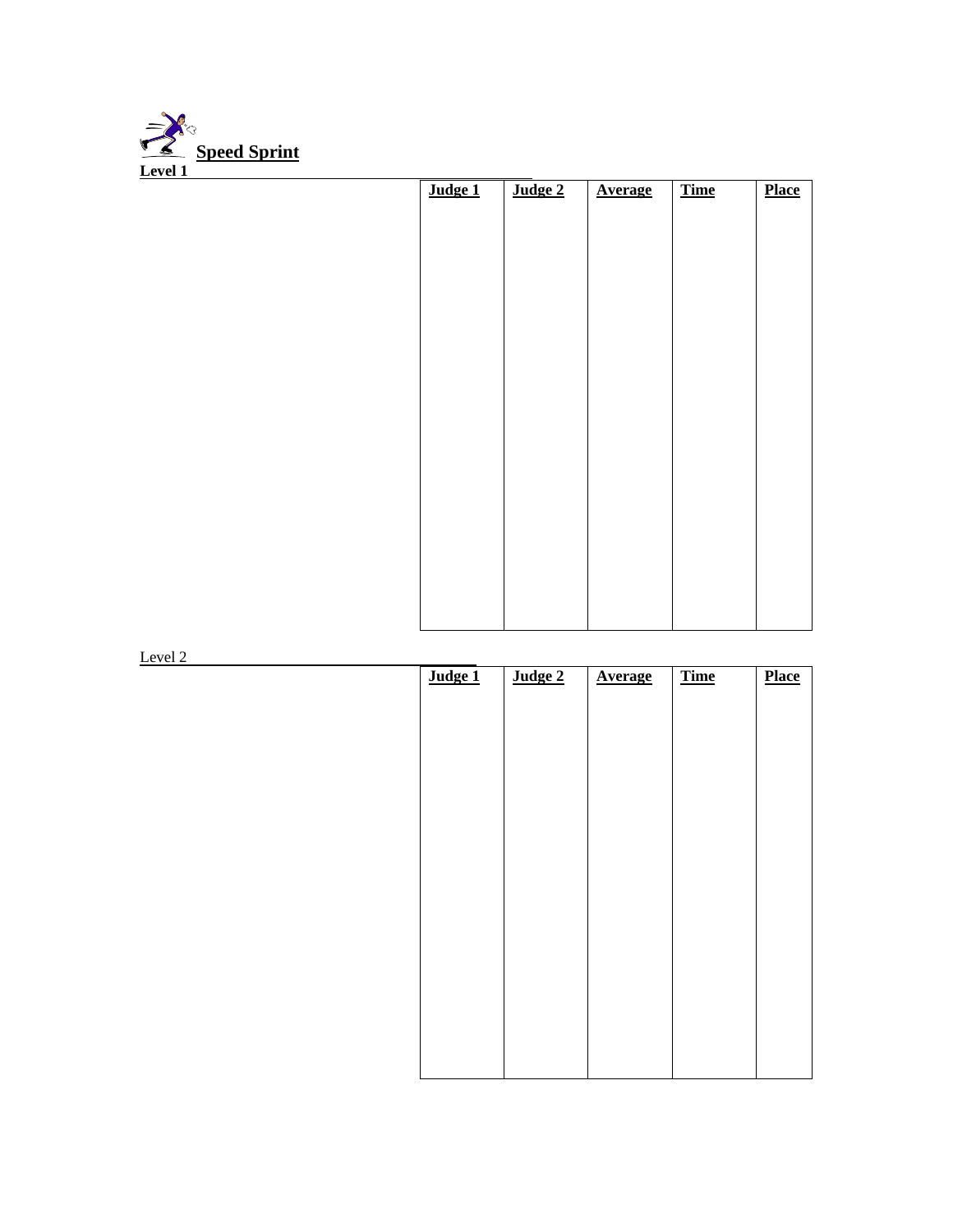**Snowboarding Events Half Pipe Arpeggios**

**Level 1 only** 

| Judge 1 | Judge 2 | <b>Average</b> | <b>Time</b> | <b>Place</b> |
|---------|---------|----------------|-------------|--------------|
|         |         |                |             |              |
|         |         |                |             |              |
|         |         |                |             |              |
|         |         |                |             |              |
|         |         |                |             |              |
|         |         |                |             |              |
|         |         |                |             |              |
|         |         |                |             |              |
|         |         |                |             |              |
|         |         |                |             |              |
|         |         |                |             |              |
|         |         |                |             |              |
|         |         |                |             |              |
|         |         |                |             |              |

**All Contracts** 

| Level 2 only | Judge 1 | Judge 2 | <b>Average</b> | <b>Time</b> | <b>Place</b> |
|--------------|---------|---------|----------------|-------------|--------------|
|              |         |         |                |             |              |
|              |         |         |                |             |              |
|              |         |         |                |             |              |
|              |         |         |                |             |              |
|              |         |         |                |             |              |
|              |         |         |                |             |              |
|              |         |         |                |             |              |
|              |         |         |                |             |              |
|              |         |         |                |             |              |
|              |         |         |                |             |              |
|              |         |         |                |             |              |
|              |         |         |                |             |              |
|              |         |         |                |             |              |
|              |         |         |                |             |              |